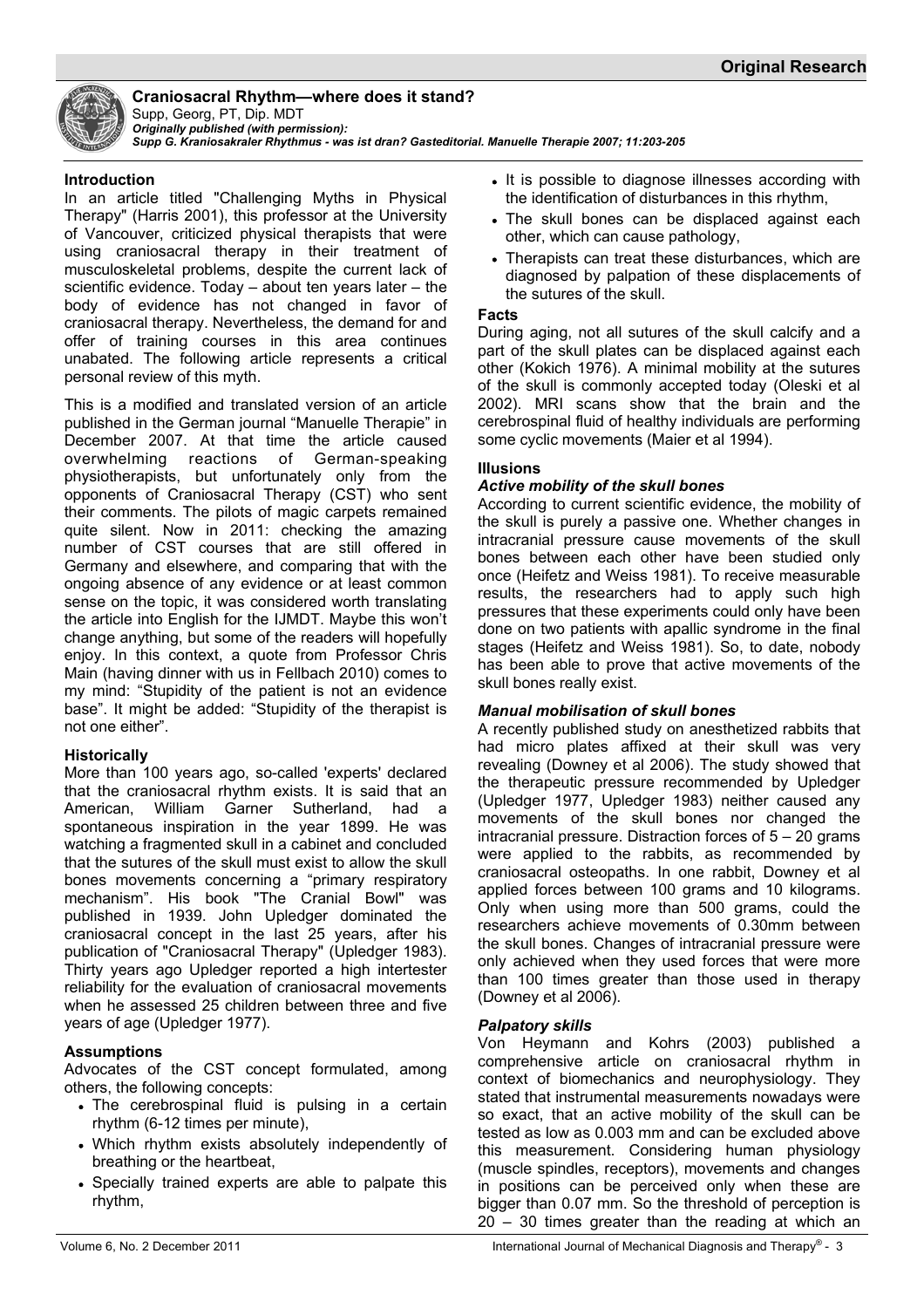

active mobility of the skull can be definitely excluded (Von Heymann and Kohrs 2003).This means concretely: even if the skull bones can move against each other, clinicians would not be able to palpate this movement.

#### *Existence of independent movements of cerebrospinal fluid*

Movements of cerebrospinal fluid, measured by imaging procedures, are in their rhythm dependent on the current heartbeat. Increasing intraabdominal pressure using the Valsalva manoeuvre or coughing affects this rhythm only temporarily (Maier et al 1994). Von Heymann and Kohrs (2003) pointed out that no system exists which can be responsible for this supposed rhythm. Anatomically neither a pump analogous to the heart muscle exists nor has a reasonable autonomous center analogous to the sinus node or the respiratory center been identified in the neural structures. Proper motions of brain substance, independent from the vascular system, are anatomically not possible (Heymann 2003). Thus, to date, no scientifically approved study indicates the real existence of an autonomous craniosacral rhythm (Green et al 1999).

# *Inter-tester reliability*

Clinical phenomena do not necessarily depend on proof from technical equipment. The fact that something is not measurable by current capabilities of research does not mean that it does not actually exist at all. On the contrary, it can be the strength of such a clinical phenomenon to replace a mechanical device or be shown potentially to be superior to that equipment. However, it is absolutely essential that a clinical phenomenon can at least be identified by different examiners with reasonable reliability, especially when the entire philosophy of diagnosis and treatment is based on that phenomenon.

All past research into the reliability of CST diagnosis has shown lack of agreement. When two therapists palpated the same person, researchers never found a significant consistency concerning the recognized rhythm (Rogers et al 1998, Wirth-Patullo and Hayes 1994, Norton 1996, Hartmann and Norton 2002). Examiners in one study were very experienced therapists; one had used CST for 17 years, and the other reported that she had treated 90% of her patients in the previous three years exclusively with CST (Rogers et al 1998). So they were two real experts! In the conclusion, they wrote "The finding that one examiner could palpate a craniosacral rate of zero while the other examiner could simultaneously palpate a consistent craniosacral rate within the same subject suggests that the examiners were measuring different phenomena, and one possibility is that they were attempting to measure something that does not exist" (Rogers et al 1998).

Hartmann and Norton (2002) described it even more concisely, "The only alternative we can imagine is that the rhythm is a result of perception of psychological phenomena inside the examiner himself". No one has been able to replicate the results of Upledger's reliability study (Upledger 1977) over the last 30 years. A common point of criticism of his study is that all 25 evaluated children showed a disturbance in the craniosacral rhythm.

# *Pathology*

Research could not prove a causal relationship between various positions of the skull bones and changes in movements of cerebrospinal fluid yet. The assumption that a disturbance in this area can cause any health problems lacks any supportive evidence and any plausible explanation (Green et al 1999).

# **Bottom line**

No scientific evidence favors the existence of an autonomous craniosacral rhythm in terms independent movements of brain and cerebrospinal fluid. More than that, the body of evidence seems to eliminate any possibility of this phenomenon. Each clinician, searching for alternative therapies, must decide by himself, how consequently he will ignore the pure facts. CST does not fulfill the rudimentary minimum requirements for any diagnostic and therapeutic concept. Intertester reliability is zero and to date, serious studies on effectiveness simply don't exist.

## **Conclusions**

Alternative methods of diagnosis and therapy usually claim that they cannot be assessed by the standard measuring tools of evidence based medicine. No doubt, some things are happening between heaven and earth that cannot be assessed by the wooden yardstick of our mind. But therapists should remain sceptical. The ones who believe the tenets of the craniosacral community in their daily work are at risk of moving away from serious health profession behaviour to the magic kingdom of assumptions and wishful thinking. It's not damnable that patients might feel better after craniosacral intervention, due to placebo response from a convincing therapist. But some doubts may be allowed, when the "feel better" never evolves to a "get better". If active treatment strategies remain kept back due to doubtful diagnostic models, the patient loses the possibility to work actively and self-reliantly on his wellbeing. At this point the "diplomatic immunity" of every alternative method expires.

## **References**

Dodes JE (1997). The mysterious placebo [quote from: Dubious dentistry: A dental continuing education course. Jarvis WT. Loma Linda, CA: Loma Linda University; 1990]. Skeptical Inquirer 21: 44 - 45.

Downey PA, Barbano T, Kapur-Wadwa H, Sciote JJ, Siegel M, Mooney MP (2006). Craniosacral therapy: